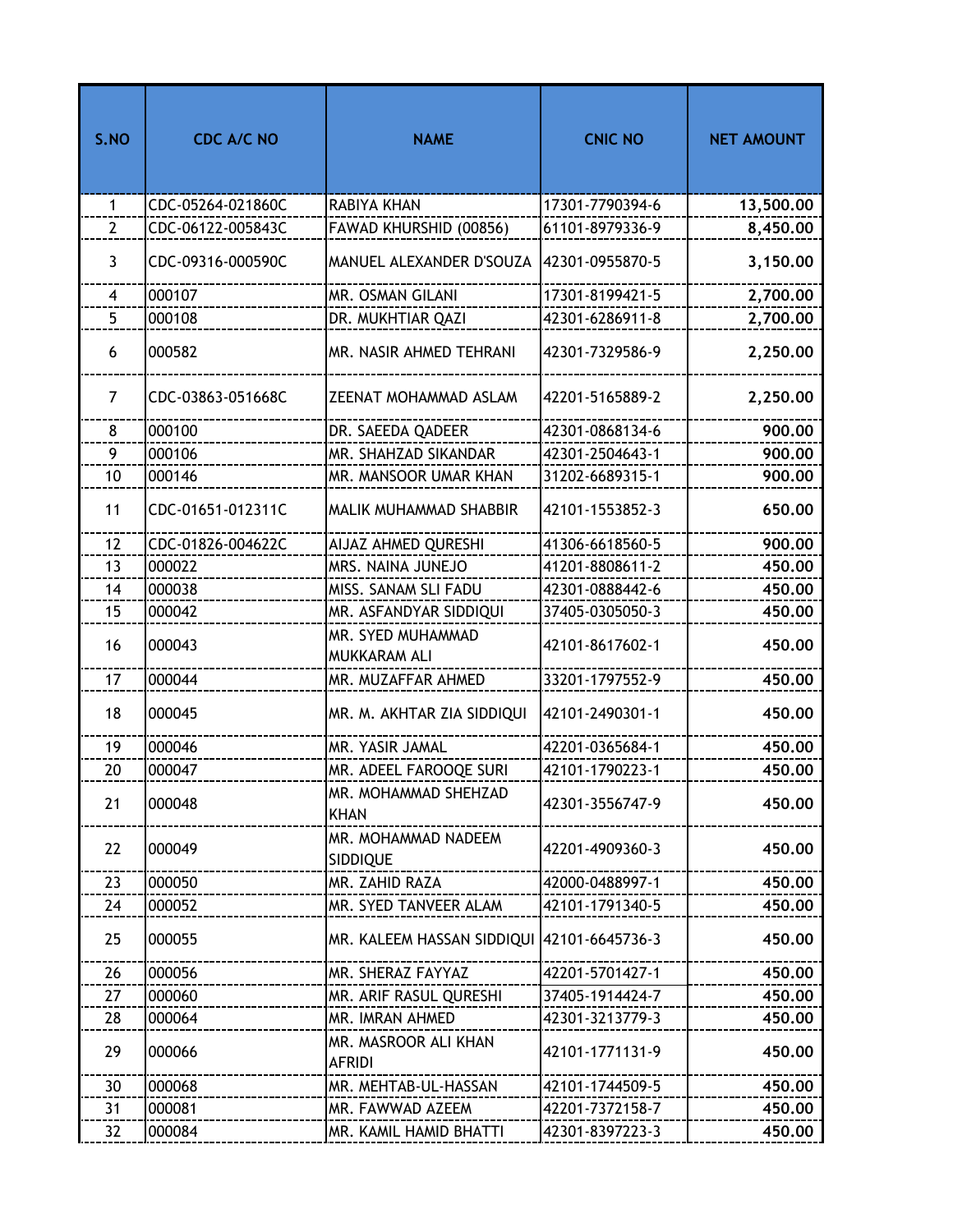| 33 | 000095              | MR. SAMEER                                       | 42101-1595640-3 | 450.00 |
|----|---------------------|--------------------------------------------------|-----------------|--------|
| 34 | 000114              | MR. NABEEL ANWAR CHEEMA                          | 34101-5718132-9 | 450.00 |
| 35 | 000130              | MR. MUHAMMAD ARIF                                | 51965-3770060-0 | 450.00 |
| 36 | 000131              | MR. MINHAJ JAMAL                                 | 42501-1560753-3 | 450.00 |
| 37 | 000132              | MR. BILAL ALI ZEESHAN                            | 42101-0634933-7 | 450.00 |
| 38 | 000133              | MR. FAHEEM ANEES                                 | 42101-0533259-7 | 450.00 |
| 39 | 000134              | MR. MUHAMMAD KHURSHID<br><b>KHLID</b>            | 42301-7575167-9 | 450.00 |
| 40 | 000155              | MR. KAMRAN KHALIQ                                | 37405-0610593-5 | 450.00 |
| 41 | 000161              | MRS. SAIMA AHMAD ALI                             | 42301-1849997-4 | 450.00 |
| 42 | 000162              | MRS. RASHEDA MUSHTAQ                             | 42301-9149886-2 | 450.00 |
| 43 | 000163              | MR. MUSHTAQ AHMED                                | 42301-7937151-5 | 450.00 |
| 44 | 000164              | MR. NOMAN AHMAD                                  | 42301-5208879-7 | 450.00 |
| 45 | 000165              | MR. MURTAZA ALI FADU                             | 42301-0979212-9 | 450.00 |
| 46 | 000567              | MISS. ASMA - UL-HUSNA                            | 42301-7719942-4 | 450.00 |
| 47 | 000574              | MR. REHANUDDIN QURESHI                           | 42201-8377500-5 | 450.00 |
| 48 | 000575              | MR. SALAHUDDIN QURESHI                           | 42201-8461955-5 | 450,00 |
| 49 | 000576              | MRS. RIFFAT QURESHI                              | 42201-5726507-6 | 450.00 |
| 50 | 000579              | MR. NAEEM KHALID MALIK                           | 61101-1871010-7 | 450,00 |
| 51 | CDC-00364-100899C   | <b>SALIM ROZIANI</b>                             | 915060-106183-5 | 450.00 |
| 52 | CDC-04085-018240C   | HASAN AIJAZ ALAVI                                | 42201-0427083-3 | 450.00 |
| 53 | CDC-04085-036705C   | ABDUL HALEEM SHEIKH                              | 42201-1103734-5 | 450.00 |
| 54 | CDC-04234-005776C   | QAISAR MASOOD JAFRI                              | 42101-1557917-1 | 450.00 |
| 55 | CDC-05264-026620C   | MUBIN AHMED SIDDIQUI                             | 45504-8383867-9 | 450.00 |
| 56 | CDC-05546-000026H   | <b>STOCK MASTER SECURITIES</b><br>(PRIVATE) LTD. | 1765039-9       | 450,00 |
| 57 | CDC-05868-014599C   | <b>CLIKTRADE ROYAL</b>                           | 42301-9178075-7 | 450.00 |
| 58 | CDC-00539-006839C   | WE COMMODITIES (PRIVATE)<br><b>LIMITED</b>       | 2890199-1       | 315,00 |
| 59 | CDC-05348-001193C   | MUHAMMAD IBRAHIM 6001                            | 42301-1722236-1 | 267.30 |
| 60 | CDC-06122-005264C   | MUHAMMAD UMER ALI KHAN<br>(00794)                | 35201-5082166-3 | 148.50 |
| 61 | CDC-03277-060263IIA | SHAHZAD MALIK BASHIR                             | 42201-3379594-3 | 108.00 |
| 62 | CDC-03277-068519IIA | MUNAWAR BILAL                                    | 42000-8234976-7 | 90.00  |
| 63 | CDC-04457-059215C   | <b>FARIDA</b>                                    | 42301-0839611-8 | 90.00  |
| 64 | CDC-06262-050819C   | <b>GHULAM MUHAMMAD</b>                           | 42101-4703907-9 | 90.00  |
| 65 | CDC-07112-000877C   | MAJIDA(461)                                      | 42201-0644141-6 | 90.00  |
| 66 | CDC-05348-014477C   | ABDUL MAJEED JAMDANI                             | 42101-5159709-3 | 56.70  |
| 67 | CDC-09472-019790C   | REHANA FAYYAZ                                    | 61101-9723129-8 | 32.50  |
| 68 | CDC-01826-038075C   | <b>GHULAM SARWAR /</b>                           | 37301-2236126-3 | 36.00  |
| 69 | CDC-06452-019936C   | <b>FAHIM HUSSAIN</b>                             | 14301-1922933-5 | 29.70  |
| 70 | CDC-09472-016861C   | MUHAMMAD KASHIF IQBAL                            | 42201-0612008-9 | 19.50  |
| 71 | CDC-09472-013561C   | AZRA BEAGUM                                      | 42501-5699585-3 | 13.00  |
| 72 | CDC-09472-019675C   | MUDASSAR IQBAL & KASHIF<br><b>IQBAL</b>          | 42201-8192507-3 | 13.00  |